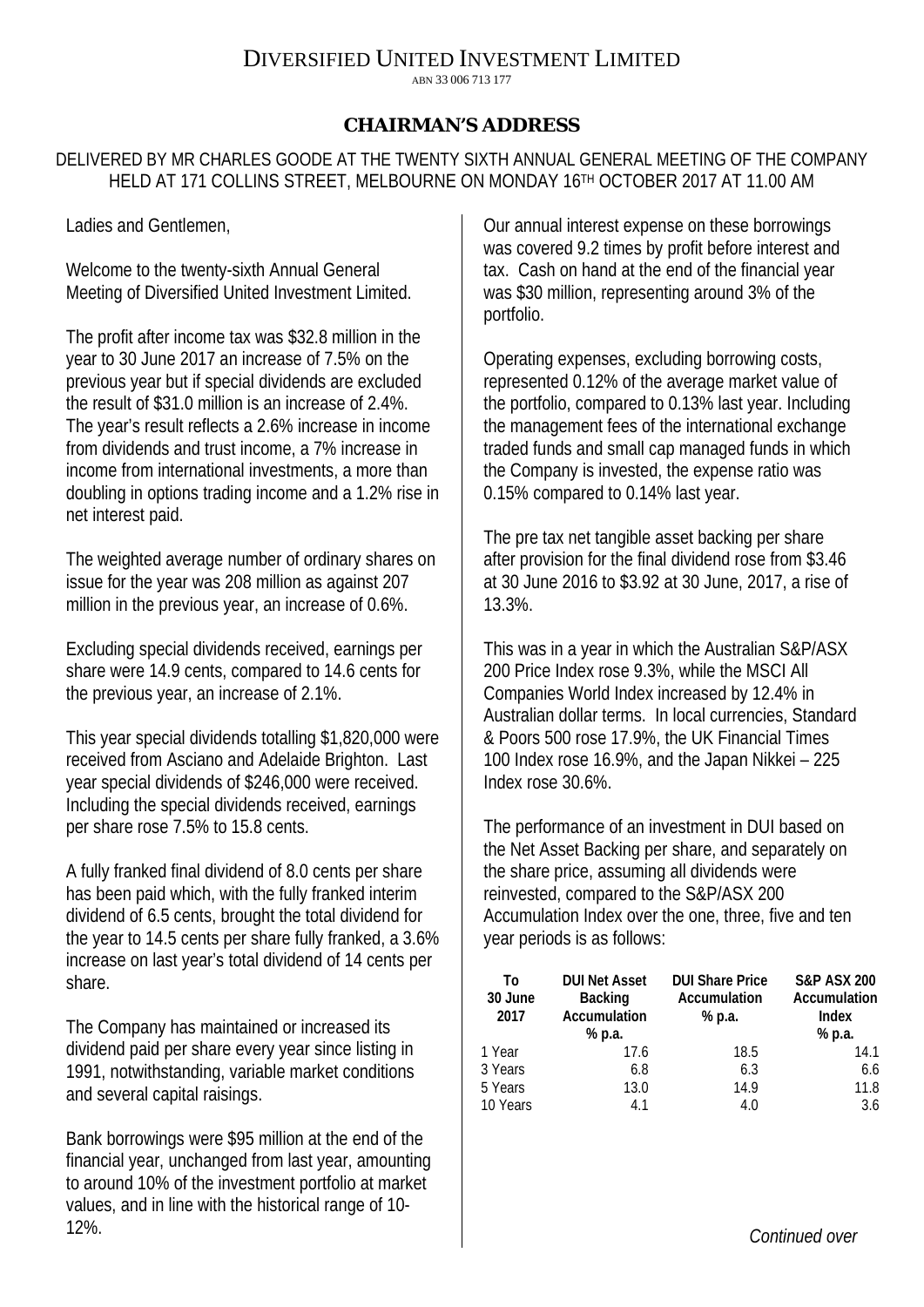The 10 year compounded performance is 4.1% per annum, compared to the accumulation index of 3.6% per annum.

The Company's net asset backing accumulation performance is after tax and expenses and the impact of the Company's gearing, none of which is taken into account in the index. Furthermore the Company's dividends are fully franked, while the level of franking of the whole market is around 70-75%.

If the benefit of franking credits for shareholders who can fully utilise them is included, the Company's net asset accumulation return for the year was a rise of 19.5%, compared to the rise of 15.9% in the S&P/ASX 200 Franking Credit Adjusted Total Return Index.

The Company's relative performance for the year was assisted by stock selection in the Resources, Financials and Healthcare sectors, and by its underweight positions in the Telecommunications and Real Estate sectors which fell 22% and 6% respectively. In Australian dollar terms the international portfolio also contributed modestly to outperformance.

The Annual Report provides details of the investments of the Company at 30 June 2017 and 30 June 2016, and the proportion of the market value of the investment portfolio held in each company.

In June this year the board increased the target asset allocation range for international equities from around 10% to 10-15% of the portfolio and an investment was made in the Vanguard FTSE Developed Europe ex UK exchange traded fund.

At 30 June 2017 we were 83.4% invested in 42 Australian listed companies or trusts, 1.9% in Small Cap managed funds, 11.5% invested in international equities via exchange traded funds and 3.2% in cash and short term receivables.

The largest 25 equity investments comprised 69% of the portfolio and the details are set out on page five of the Annual Report.

At 30 June the largest industry sectors were Financials and Insurance 36%, Healthcare 11%, Infrastructure and Transport 10%, Mining 7%, Energy 6% and Property 6%. International equities represented 11.5%, the small cap managed funds 2%, other investments 7.5% and cash on hand was 3%.

Turnover of the portfolio this year was slightly higher than usual at 10% as it included the Asciano takeover and we undertook some portfolio repositioning.

Since the end of the financial year, we have disposed of our holding in GDI Property Group, added a holding in Link Administration Holdings and added to our holdings in Macquarie Atlas Roads and Australian Unity Office Property Trust through their respective rights issue.

At 30 September 2017 our borrowings were \$95M while cash and short term investments were \$22M. The portfolio was invested in the Financials and Insurance 36%, Healthcare 11%, Infrastructure and Transport 10%, Mining 8%, Energy 6%, Property 6%, Small Cap Managed Funds 2% and International Equities 12%, while smaller allocations to other sectors represented 7% of the portfolio, and cash 2%.

Our net asset backing per share based on investments at market values and after provision for tax on realised gains, but not net unrealised gains and losses, and after allowing for the final dividend was \$3.92 at 30 June 2017 and \$3.95 at 30 September, 2017.

DUI is a long term investor and does not intend disposing of its total portfolio. However, under current accounting standards, the Company is required to provide for estimated tax that would arise on a theoretical disposal of the entire portfolio. After deducting this provision the net asset backing per share, after allowing for the final dividend, was \$3.39 at 30 June 2017 and at 30 September 2017 was \$3.43.

## Federal Government Levy on Selected Banks

Your Board is very concerned about the unwarranted and discriminatory levy on the four major banks and Macquarie Bank. Your Company has 26% of the portfolio invested in the four major banks, around index weighting.